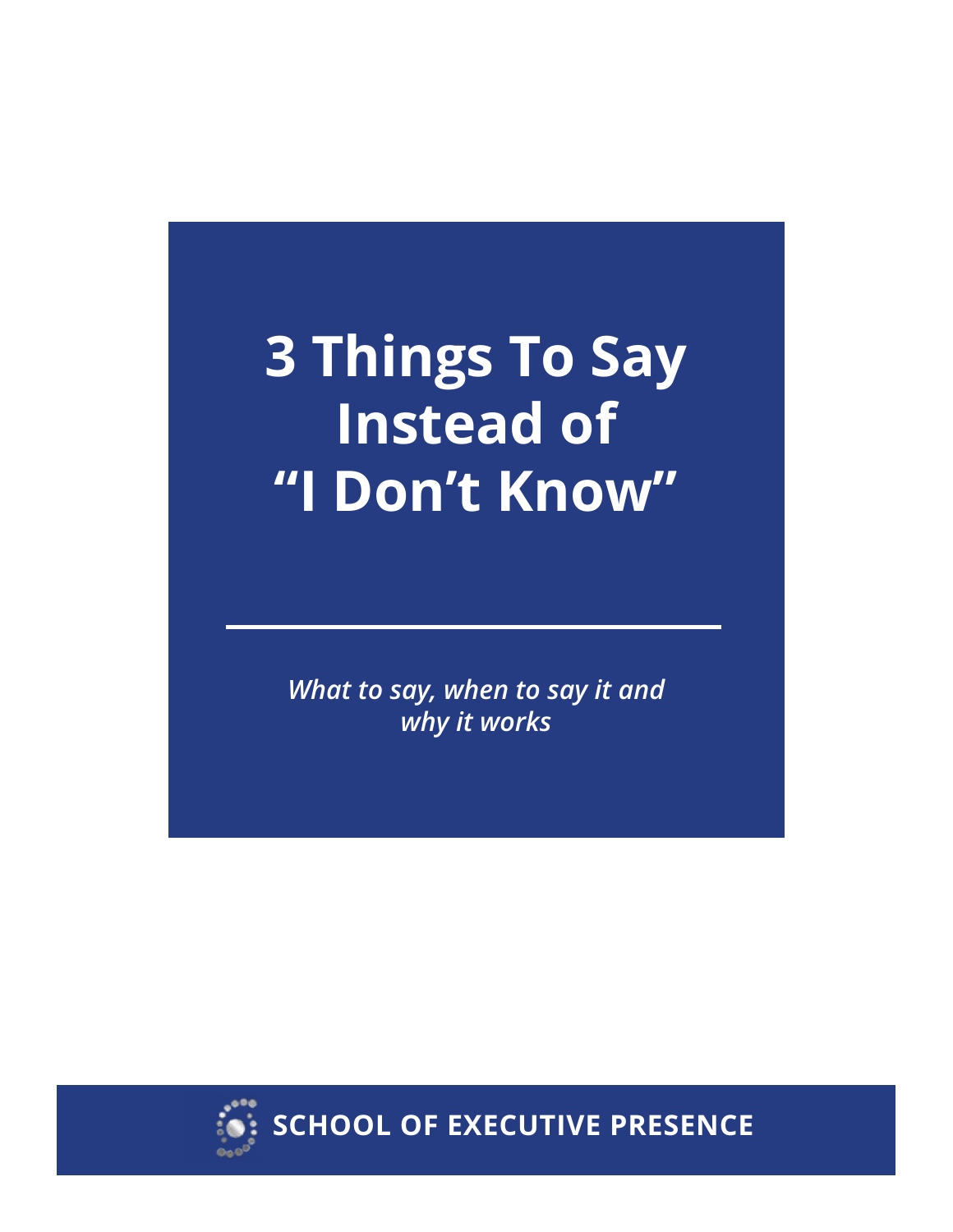You know the feeling.

That deer-in-the-headlights, frozen-in-your-tracks, everyone-is-in-slow-motion feeling.

Like when you've prepared your presentation for weeks. You perfected the slides. You memorized the talking points, but now it's time to answer questions at the end and the guy who made your friend cry after the last board meeting raises his hand.

Or maybe you've been called in to meet with a manager for your annual review, and she brings up something that you were not prepared to talk about.

#### **How do you answer when you're not prepared with an answer?**

Honesty is the best policy, and you shouldn't pretend you know something you don't. But if you want to establish credibility and influence at work, you need to be prepared with a more powerful response.

Something better than "I don't know."

Saying "I don't know" whenever you're asked a question that requires more research or time to craft an answer teaches people how to treat you. It teaches them to sidestep you when they're looking for real answers.

That stops today.

Even when you don't know the answer right away, you can use these three phrases in almost any situation when you start to feel that frozen-in-your-tracks feeling.

Teach people to come to you for answers by saying something besides, "I don't know."

## *Here's what to say instead...*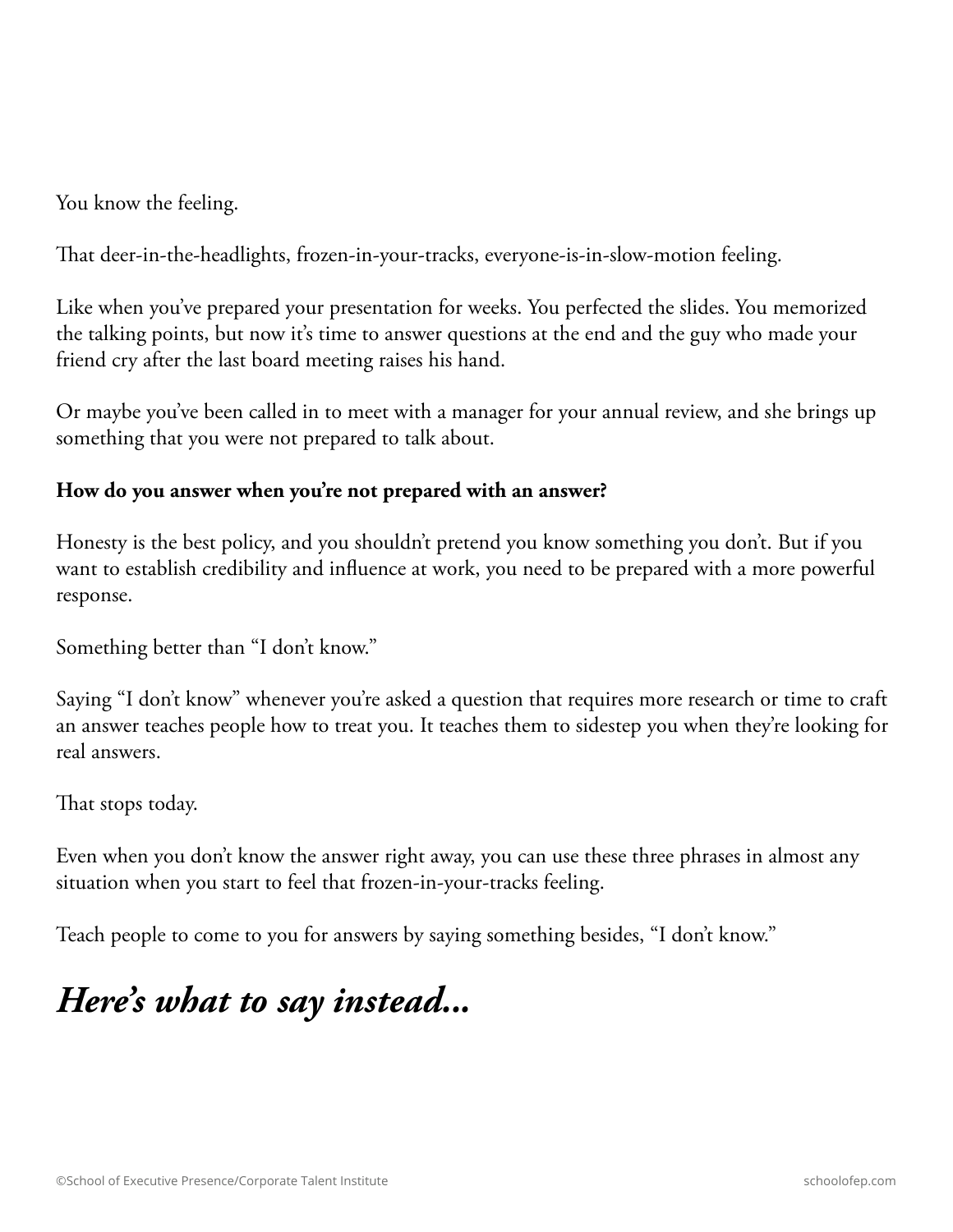#### **What To Say When You Don't Know the Answer - #1**



#### **Why this works:**

*We know at first glance that it might seem like you're really saying "I don't know." But you aren't. This phrase works because you are showing that you have the wisdom to acknowledge you don't know everything, and that you will take action and solve the problem. Which is what your boss actually wants. It also lets your boss know that you're the kind of person who knows people in the office. You're already a leader and known among your peers and co-workers.*

#### **When to say it:**

*When your boss or colleague corners you in the hall after your presentation to try and stump you about something you said in the meeting, you'll have the perfect response with a built-in plan of action.*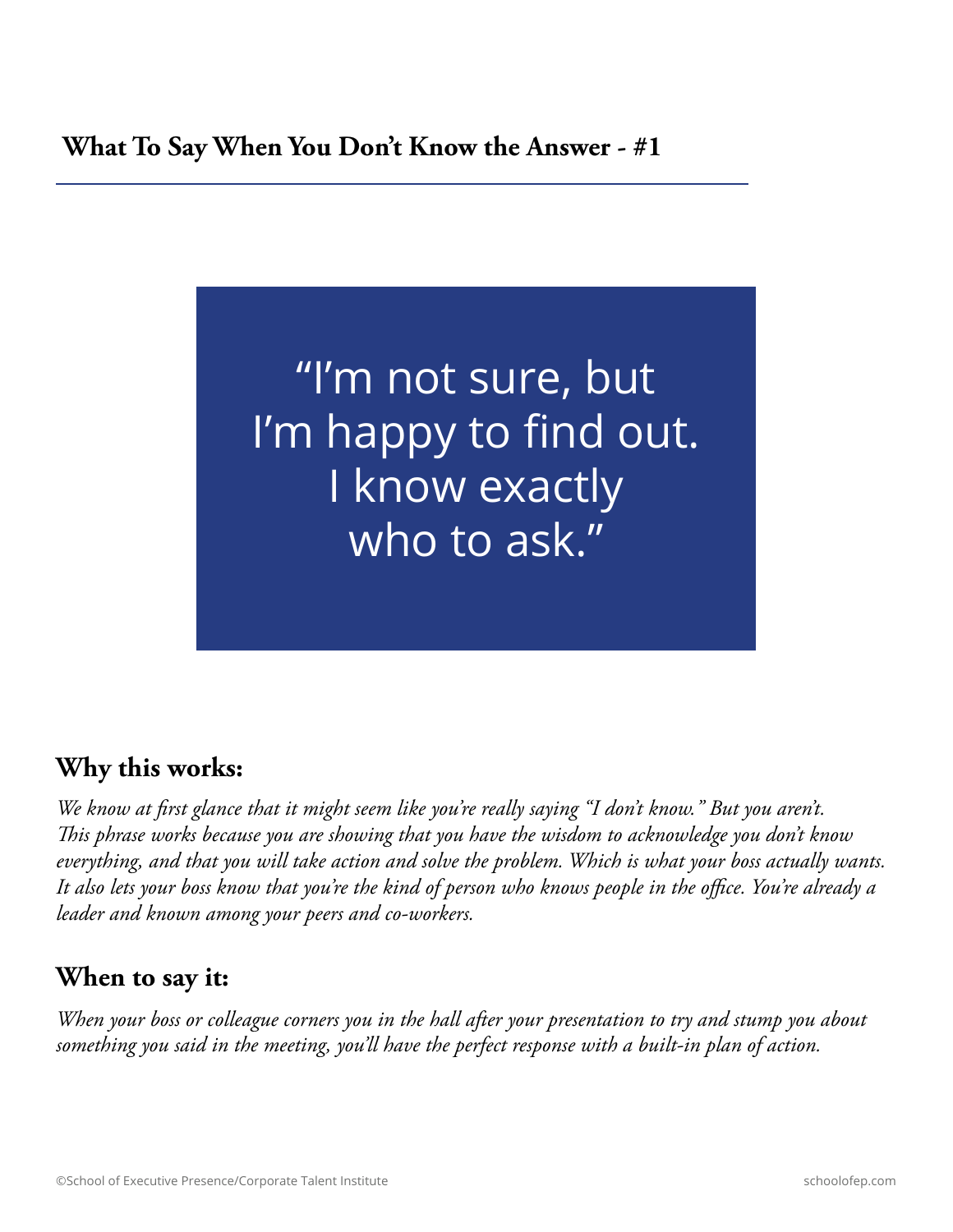#### **What To Say When You Don't Know the Answer - #2**



#### **Why this works:**

*First, by drawing attention to "what we know today," you're acknowledging that you're the kind of leader who can form an opinion based on the facts. You're not going to make stuff up, and you're not going to assume based on outcomes that don't exist. Even though you're not completely sure of what the final outcome might be, you're willing to share an informed opinion.*

### **When to say it:**

*This statement can come in super handy during your Q&A session at the end of a presentation (where you've just presented all the facts you DO know) or even in the middle of an email chain when a project is being discussed.*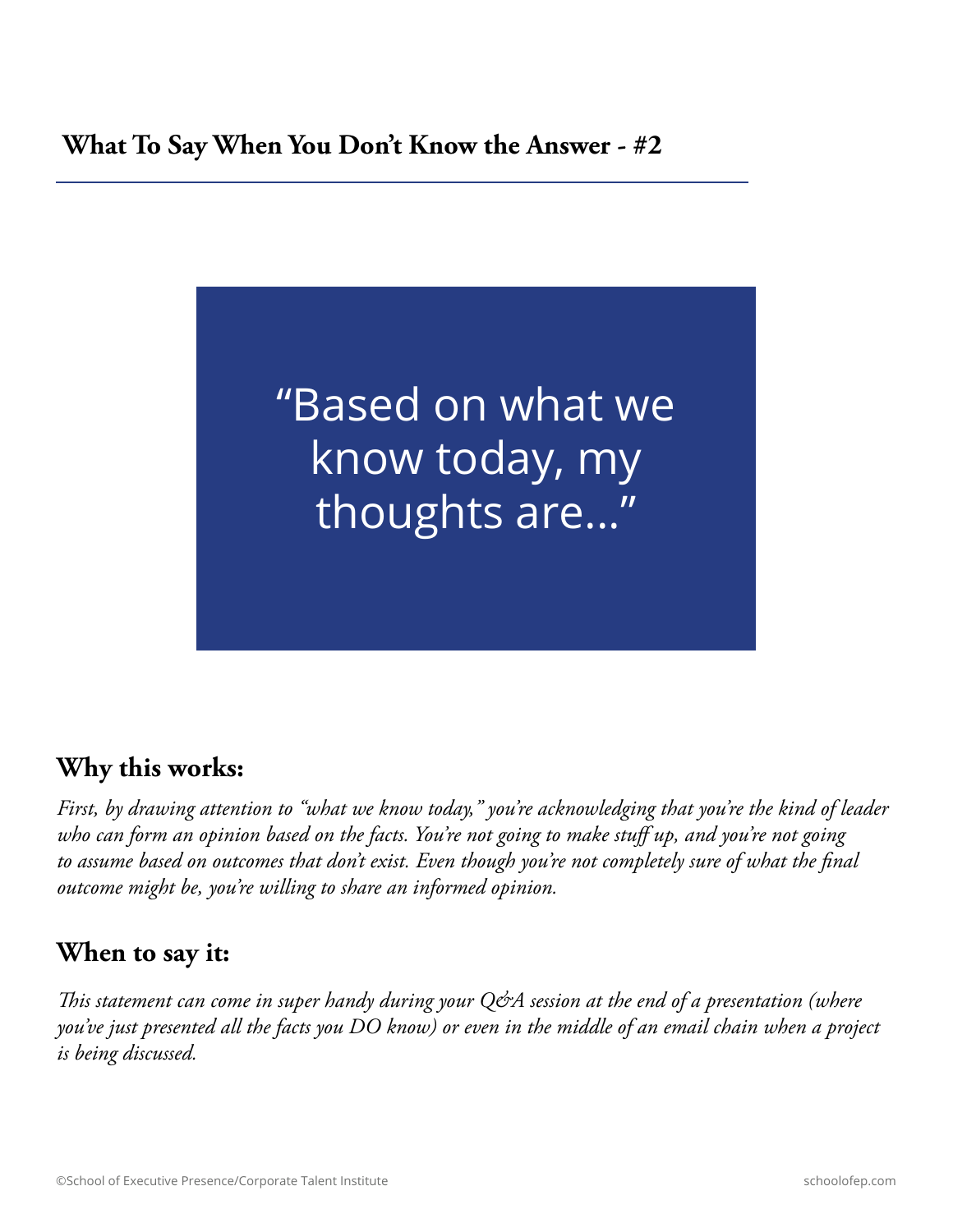#### **What To Say When You Don't Know the Answer - #3**



#### **Why this works:**

*When you use this response, you're letting the questioner know again, that you're going to give good information based on the data. You're also signaling that you have the data in your possession, you know where to find it, and you'll be able to deliver the data and the answer in a timely fashion.*

### **When to say it:**

*The next time your boss pops into your cubicle unannounced on a Friday right after lunch and wants you to drop everything and give a status report on your huge project, look right at him and smile and say this. If you want to be extra impressive, let him know you'll get it to him "in the next two hours."*